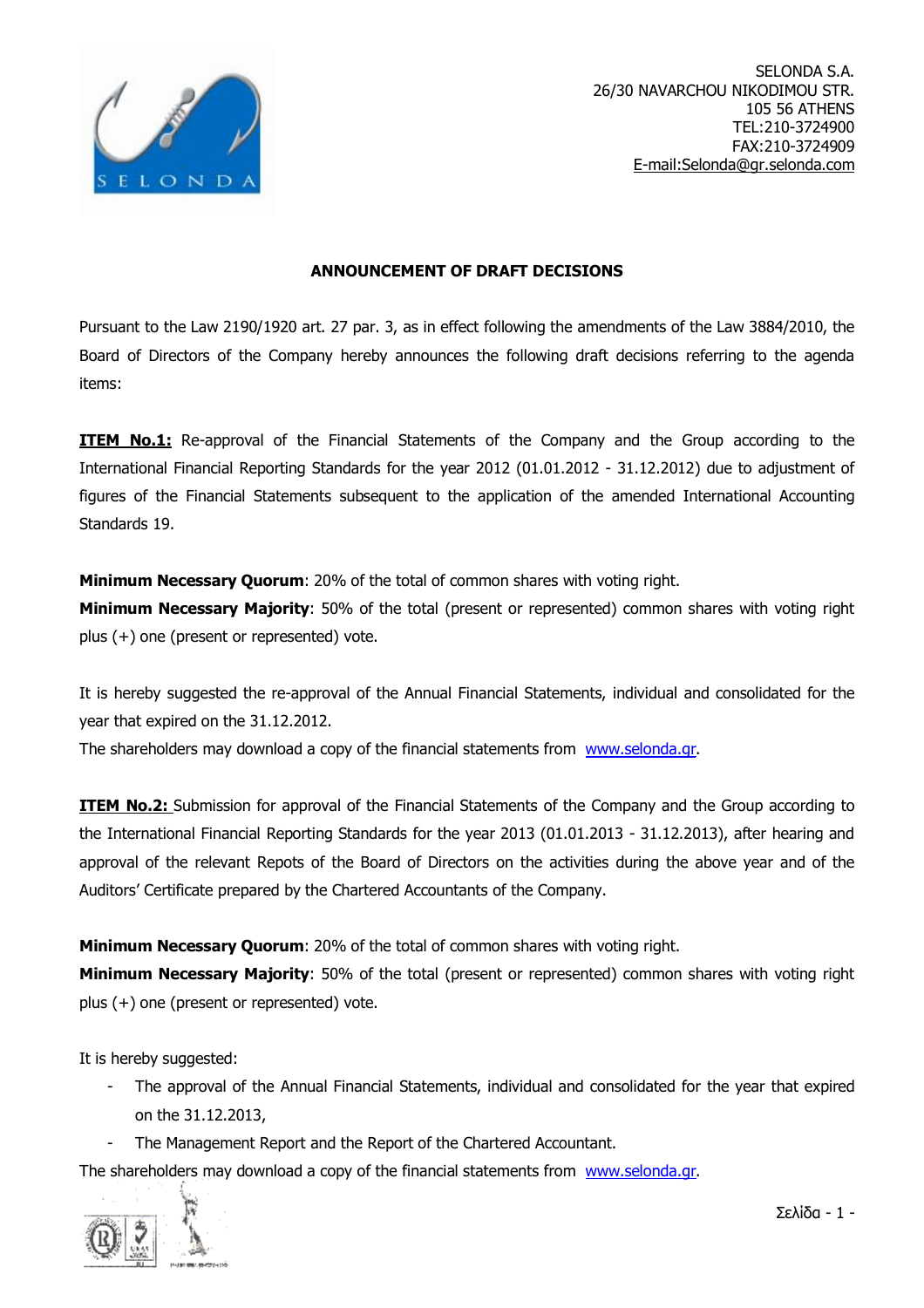

SELONDA S.A. 26/30 NAVARCHOU NIKODIMOU STR. 105 56 ATHENS TEL:210-3724900 FAX:210-3724909 [E-mail:Selonda@gr.selonda.com](mailto:E-mail:Selonda@gr.selonda.com)

**ITEM No.3:** Approval of the distribution of the net profit of the year 2013 (01.01.2013 - 31.12.2013).

**Minimum Necessary Quorum**: 20% of the total of common shares with voting right. **Minimum Necessary Majority**: 50% of the total (present or represented) common shares with voting right plus (+) one (present or represented) vote.

It is hereby suggested:

- The approval of the profit distribution table of the Company for the fiscal year 2013 as these results are reflected in the financial statements.

**ITEM No.4:** Approval of the Board of Directors' activities during the expired year and acquittal of all members of the Company's Board of Directors as well as of the Auditors from any compensation liability for the year 2013 (01.01.2013 - 31.12.2013).

**Minimum Necessary Quorum**: 20% of the total of common shares with voting right.

**Minimum Necessary Majority**: 50% of the total (present or represented) common shares with voting right plus (+) one (present or represented) vote.

It is hereby suggested:

- The approval of the Board of Directors activities during the expired year 2013 and their acquittal of these persons who have held the office of the member of the Board of any liability from 01/01/2013 until 31/12/2013.
- The acquittal of the Chartered Accountants from any liability for their activities during the closed fiscal year of 2013.

**ITEM No.5:** Appointment of the Company's Auditors for the fiscal year 2014 (01.01.2014 - 31.12.2014) and approval of their fees, pursuant to the Law 2190/1920.

**Minimum Necessary Quorum**: 20% of the total of common shares with voting right.

**Minimum Necessary Majority**: 50% of the total (present or represented) common shares with voting right plus (+) one (present or represented) vote.

It is hereby suggested for the current fiscal year 2014:

- the election of Chartered Accountants from **GRANT THORNTON**.

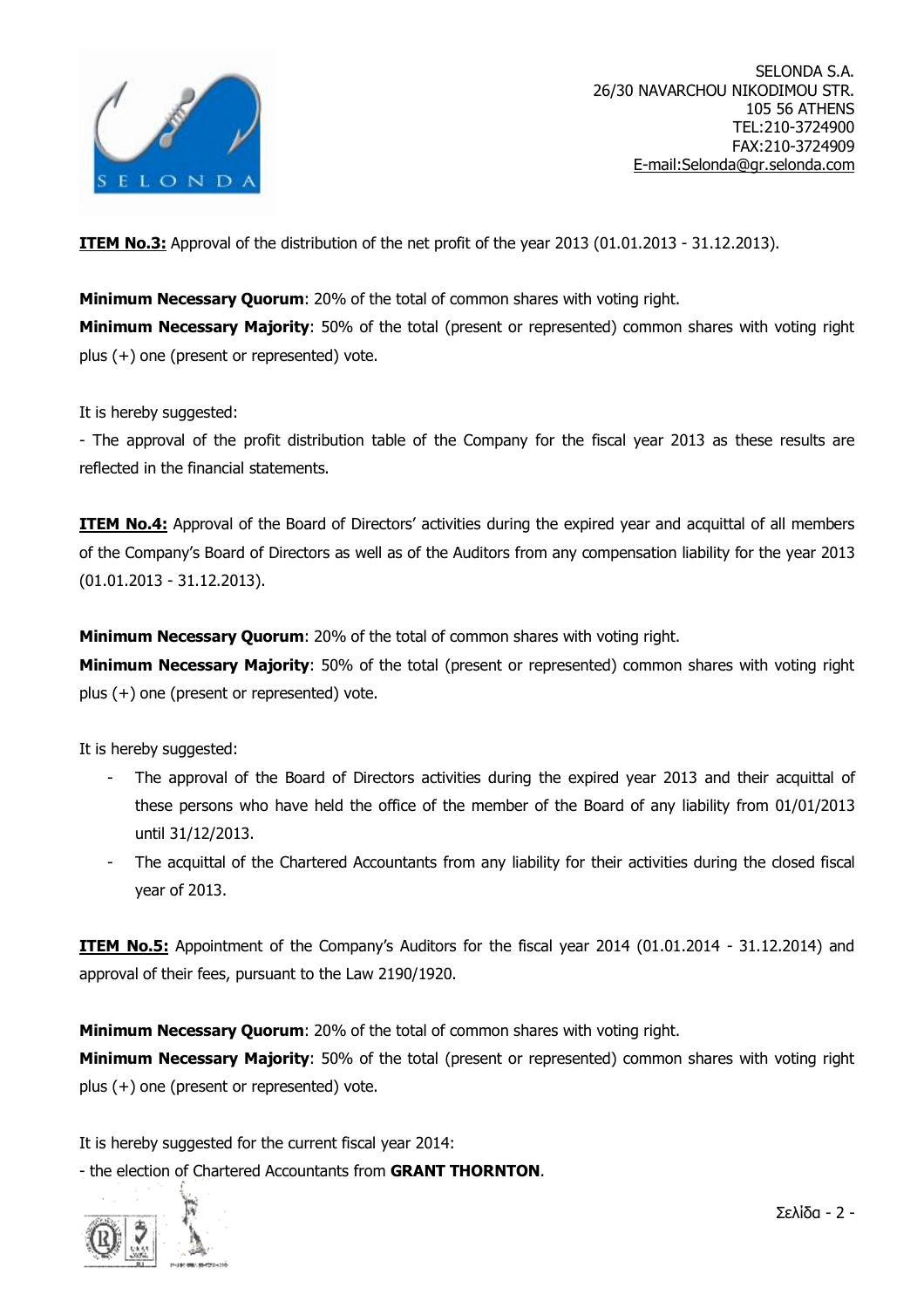

-the settlement of their fees according to the law.

**ITEM No.6:** Approval of the remuneration and compensation package paid to the members of the Board of Directors for their presentation and participation at the meetings of the fiscal year 2013 and pre-approval of the monies to be paid to the members of the Board of Directors for their presentation and participation at the meetings of the current year 2014.

**Minimum Necessary Quorum**: 20% of the total of common shares with voting right.

**Minimum Necessary Majority**: 50% of the total (present or represented) common shares with voting right plus (+) one (present or represented) vote.

It is hereby suggested:

- the approval of the remuneration package paid to the members of the Board for the fiscal year 2013, amounts pre–approved by the decision of the Ordinary General Shareholder's Meeting of the 28.06.2013 -the pre-approval of the remuneration package of the members of the Board for the fiscal year 2014.

**ITEM No.7:** Granting permission according to article 23 par. 1 of the Law 2190/1920 to the members of the Board of Directors and to the General Managers of the Company to participate in the management of other subsidiary or affiliate companies that pursue same or similar objectives to the Company's scope (related in the meaning of article 42e par. 5 of Law 2190/1920).

**Minimum Necessary Quorum**: 20% of the total of common shares with voting right.

**Minimum Necessary Majority**: 50% of the total (present or represented) common shares with voting right plus (+) one (present or represented) vote.

The granting of the said permission is hereby suggested.

**ITEM No.8:** a) Approval of the deeds of quarantee executed by the Board of Directors, between the Company and the Banks in favor of the subsidiaries and affiliate companies of the Group pursuant to article 23a of the Law 2190/1920. b) Approval of Contracts and Agreements pursuant to article 23a of the Law 2190/1920.

**Minimum Necessary Quorum**: 20% of the total of common shares with voting right.

**Minimum Necessary Majority**: 50% of the total (present or represented) common shares with voting right plus (+) one (present or represented) vote.



Σελίδα - 3 -